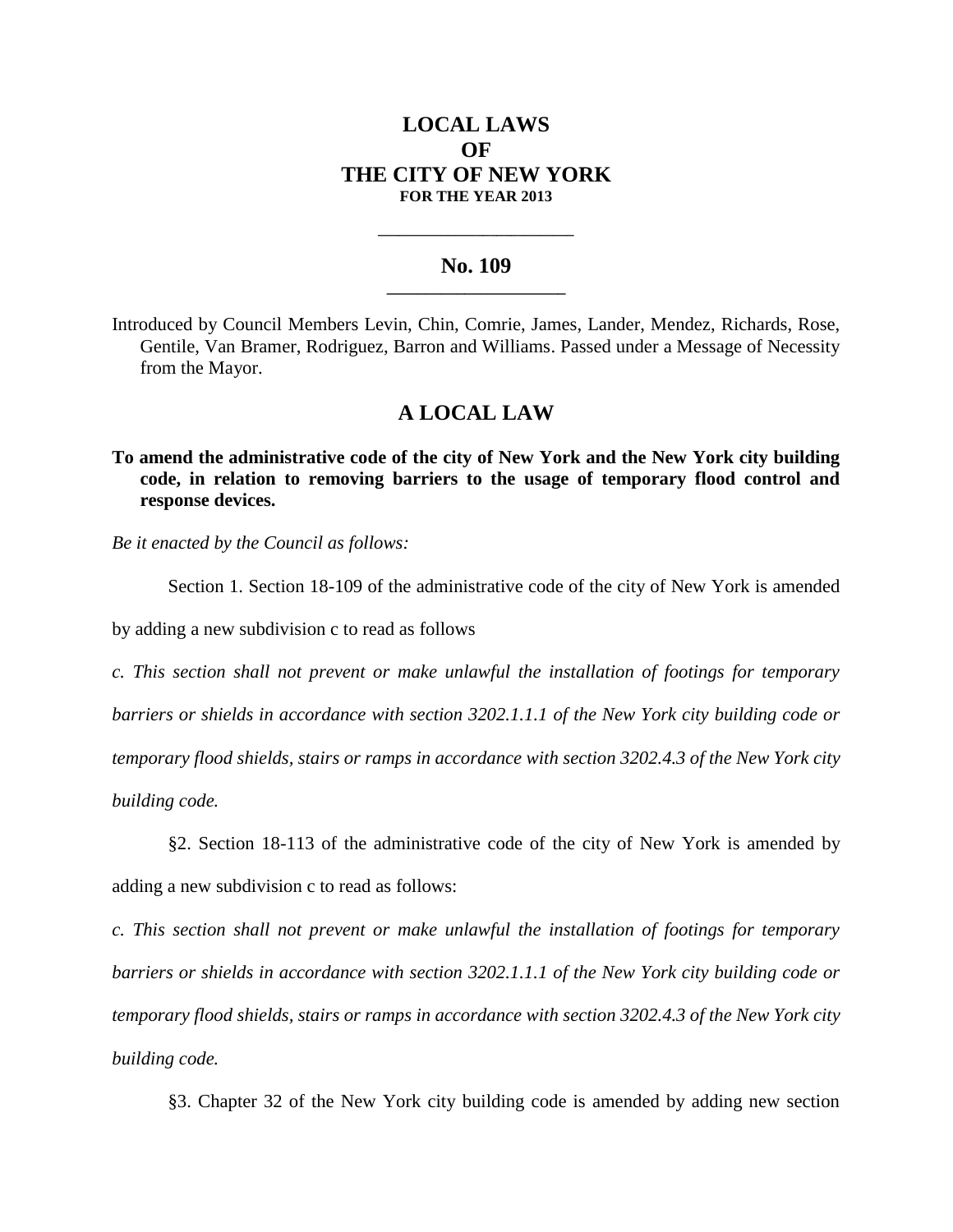3201.9 to read as follows:

*3201.9 Department of Transportation approval. Any encroachment into the public right-of-way that exceeds the limitation provided for in this chapter shall require the approval of the Department of Transportation.*

§4. Section BC 3202 of the New York city building code is amended by adding a new

section 3202.1.1.1 to read as follows:

*3202.1.1.1 Footings for temporary barriers or shields in areas of special flood hazard or shaded X-Zones. In areas of special flood hazard or shaded X-Zones, continuous footings for the support and attachment of temporary, removable dry floodproofing barriers or shields may be constructed to project beyond the street line not more than 12 inches (305 mm) both at grade and below grade.* 

§5. Section BC 3202 of the New York city building code is amended by adding new

section 3202.2.2.3 to read as follows:

*3202.2.2.3 Flood shield supports. In areas of special flood hazard or shaded X-Zones, permanent attachments to building facades necessary for the support and attachment of temporary, removable dry floodproofing barriers or shields may be constructed to project beyond the street line for a distance of not more than 6 inches (152 mm).*

§6. Section 3202.4 of the New York city building code, as added by local law number 33

for the year 2007, is amended to read as follows:

**3202.4 Temporary encroachments.** Encroachments of temporary nature shall comply with Sections 3202.4.1 [and 3202.4.2] *through 3202.4.3*.

**3202.4.1 Sidewalk cafés.** Enclosures for sidewalk cafés, where permitted by the Commissioner of the Department of Consumer Affairs pursuant to applicable law and constructed in compliance with Section 3110, may be constructed beyond the street line.

**3202.4.2 Storm enclosures.** Storm enclosures projecting not more than 18 inches (457 mm) beyond the street line may be permitted during the period between November 15 and the following April 15. Such enclosures shall be removed at the end of this period. Construction of storm enclosures must comply with the requirements of this code including the fire resistance rating of the building to which it is appurtenant and Chapter 11 of this code.

*3202.4.3 Temporary flood shields, stairs and ramps in areas of special flood hazard and shaded X-Zones. In areas of special flood hazard and shaded X-Zones, temporary flood*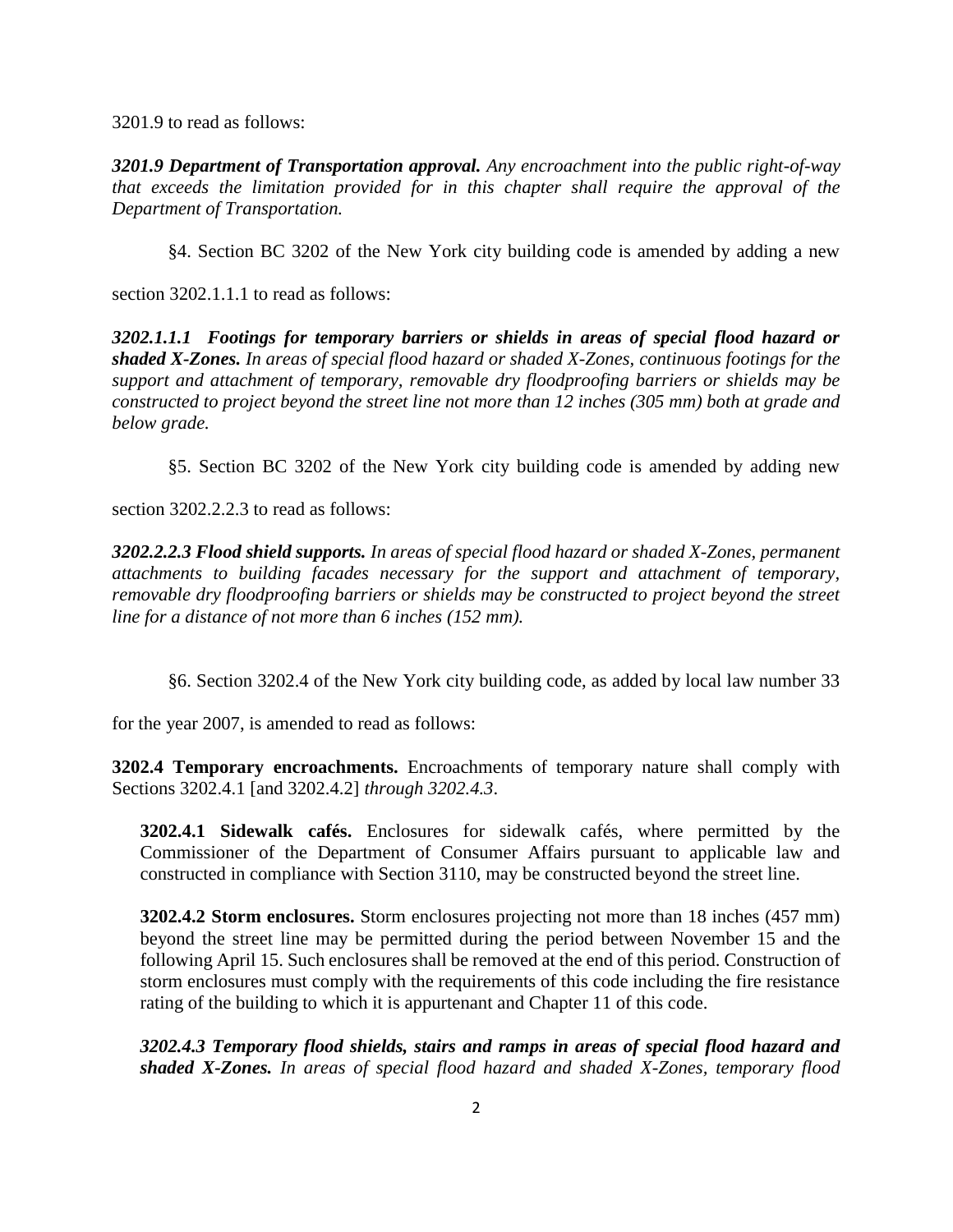*shields, stairs and ramps shall comply with Sections G308.6 and G308.7 of Appendix G of the New York City Building Code and shall be permitted in accordance with plans approved by the department subject to the following conditions:*

*1. Such flood shields, stairs and ramps shall project no more than one foot (305 mm) beyond the street line;*

*2. Such flood shields, stairs and ramps shall be removed in a timely manner after a flood event.*

§7. Appendix G of the New York city building code is amended by adding new sections

G308.6 and G308.7 to read as follows:

*G308.6 Temporary flood shields. Temporary flood shields shall be permitted in accordance with Section 6.2.3 of ASCE 24.* 

*G308.7 Temporary stairs and ramps. Temporary stairs and ramps shall comply with the requirements of Sections G308.7.1 and G308.7.2.*

*G308.7.1 Evacuated buildings. Temporary stairs and ramps shall be permitted to provide elevated ingress and egress in compliance with Item 3 of Section 6.2.2 of ASCE 24 for buildings or portions of buildings that are planned to be evacuated during design flood conditions, except for maintenance and emergency personnel, provided that such temporary stairs and ramps shall not be permitted to serve as a required means of egress for a dwelling unit or for any area described in Item 2.2.1 of Section G304.1.2 required to be located at or above the design flood elevation.* 

*G308.7.2 Existing buildings. Temporary stairs and ramps for an existing building or portions thereof shall be permitted to provide elevated ingress and egress in compliance with Item 3 of Section 6.2.2 of ASCE 24, including as a required means of egress for dwelling units or for areas described in Item 2.2.1 of Section G304.1.2 required to be located at or above the design flood elevation, where such temporary stairs and ramps comply with Sections 1009 and 1010.*

§8. Section G501.1 of the New York city building code, as added by local law number 33

for the year 2007, is amended by adding a modification to subsection 6.2.3 of ASCE 24 to read as

follows:

*Section 6.2.3. Section 6.2.3 (Limits on Human Intervention) is amended to read as follows:* 

*Section 6.2.3 Limits on Human Intervention. Dry floodproofing measures that require human intervention to activate or implement prior to or during a flood, including temporary stairs or ramps, shall be permitted only when all of the following conditions are satisfied:*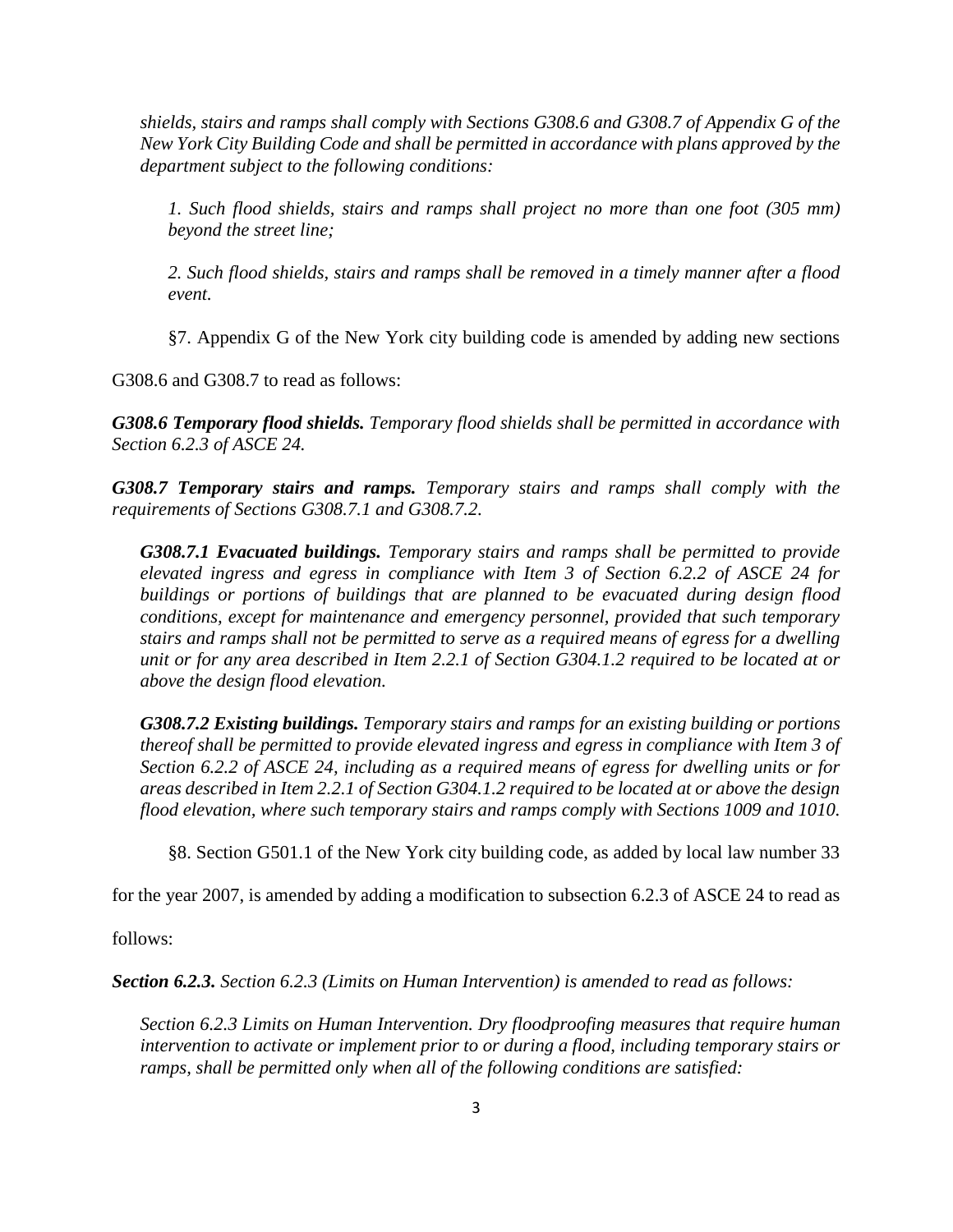*1. The flood warning time (alerting potential flood victims of pending flood situation) shall be a minimum of 12 hours, unless the community operates a flood warning system and implements an emergency plan to ensure safe evacuation of flood hazard areas, in which case human intervention is allowed only if the community can provide a minimum flood warning time equal to or longer than the cumulative:*

*(a) time to notify person(s) responsible for installation of floodproofing measures, plus*

*(b) time for responsible persons to travel to structure to be floodproofed, plus*

*(c) time to install, activate, or implement floodproofing measures, plus*

*(d) time to evacuate all occupants from the flood hazard area;*

2. All removable shields or covers for openings such as windows, doors, and other *openings in walls and temporary stairs or ramps shall be designed to resist flood loads specified in Section 1.6; and*

*3. Where removable shields or temporary stairs or ramps are to be used, a flood emergency plan shall be approved by the authority having jurisdiction and shall specify, at a minimum, the following information: storage location(s) of the shields and temporary stairs and ramps; the method of installation and removal; conditions activating installation and removal; maintenance of shields and attachment devices and temporary stairs and ramps; periodic practice of installing and removing shields and temporary stairs and ramps; testing sump pumps and other drainage measures; and inspecting necessary material and equipment to activate or implement floodproofing. The flood emergency plan shall be permanently posted in at least two conspicuous locations within the structure.*

§9. This local law shall take effect immediately.

THE CITY OF NEW YORK, OFFICE OF THE CITY CLERK, s.s.:

I hereby certify that the foregoing is a true copy of a local law of The City of New York, passed by

the Council on November 14, 2013 and approved by the Mayor on December 2, 2013.

MICHAEL M. McSWEENEY, City Clerk, Clerk of the Council